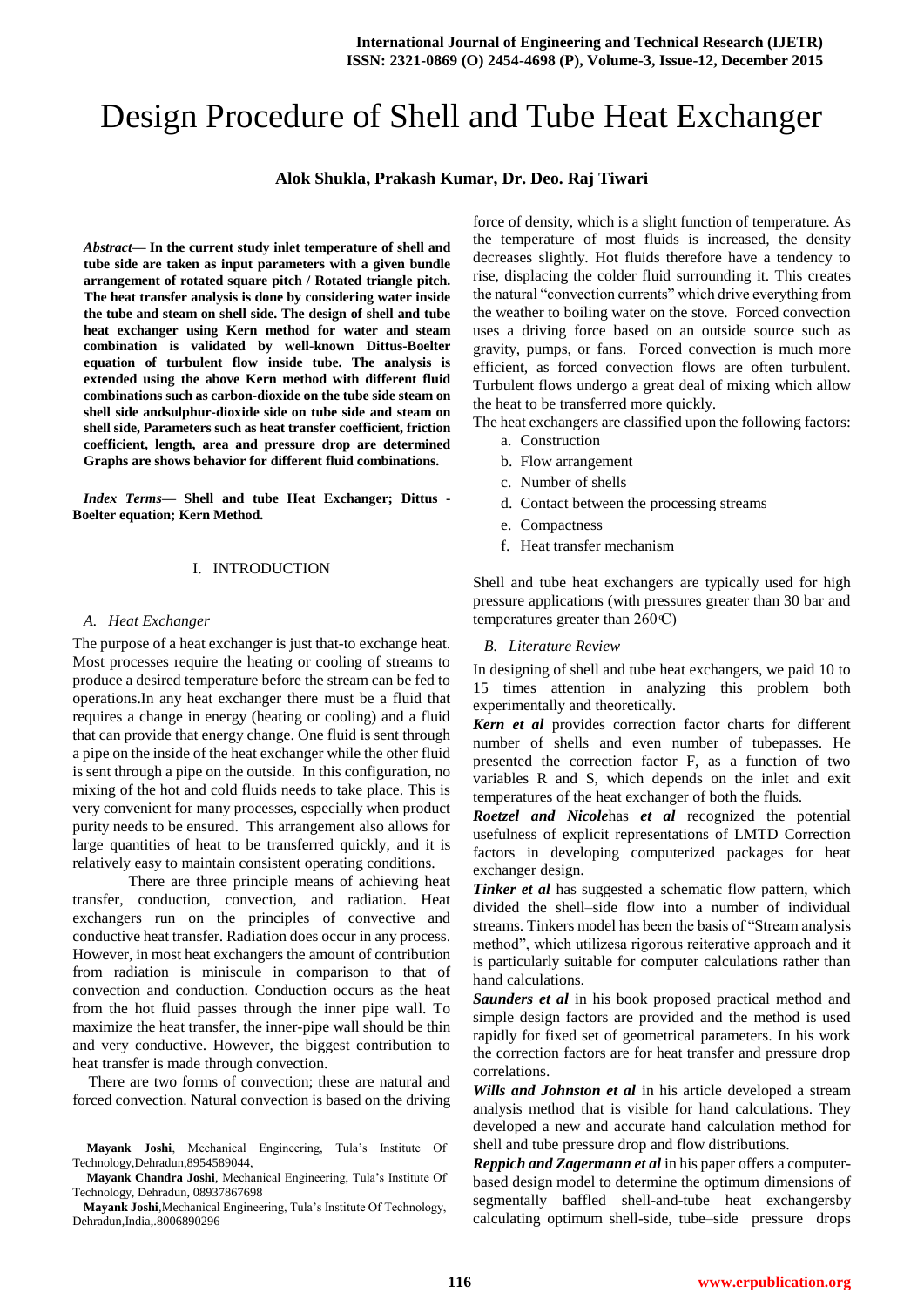×

from the equation provided in his work. The six optimized dimensional parameters are number of tubes, tube length, shell diameter, number of baffles, baffle cut, and baffle spacing. The proposed model also carries out also cost analysis.

Lam and Lo et al in his article presented the flow patterns and corresponding analysis of four circular cylinders subjected to a cross flow. Experiments werecarried out at sub critical Reynolds number of 2100. Square arrangement of the cylinders with varying spacingratios and angles of incidents were examined.

*Motos et al* explained in their study a two dimensional heat transfer analysis in circular and elliptical tube heat exchangers. A finite element method is used to fluid flow and heat transfer equations and Two dimensional Isoperimetric, Four nodded, linear element was implemented for the FEA progress. An and *Choi et al* developed procedure for the detailed phenomena in shell and tube heat exchangers to predict the heat and mass transfer characteristics of shell and tube heat exchangers.

*Moghadassi and Hosseini et al* had given the importance of heat exchangers in chemical and petrochemical industries, Heat exchangers analysis and heat translate calculations are provided. The conventional and prevalent methods (such as KERN method) are presented.

*Liljana Markovska and Vera Mesko et al* gave optimization of shell-and-tube-heat exchanger is accomplished by use of the optimizer software package. The objective function is defined together with the implicit constraint. The simultaneous equation solving method is used to solve the equations that describe the process.

*Lebele-Alawa and Victor Egwanwo et al* presented a numerical method of solution, capable of accounting for temperature dependent variation of fluid properties and heat transfer. Field data were collected for three different industrial heat exchangers and basic governing equations were applied. The parameters analyzed include: the outlet temperatures, the heat transfer coefficients and the heat exchanger effectiveness.

*Naik and Matawala et al* studied design and assessment of counter flow shell and tube heat exchangerby entropy generation minimization method. *McAdams* was one of the earliest workers to quantitatively demonstrate this. His analysis was simple and based on tubular heat exchanger. By taking into account the cost of power and fixed cost of the exchanger, per unit heat transferred, simple expressions for estimating the optimum mass velocities for both inside tubes and outside tube fluids are developed .

*Peter and Timmerhaus et al* recognized the importance of optimizing tube side pressure drop; shell side pressure drop and heat transfer area simultaneously. Consequently, they produced the most detailed and useful work to date on a single shell-and-tube heat exchanger optimization. The problem with their method however, is that it is restricted to shell-and-tube heat exchangers fitted with plain tube. Extension to other exchanger types requires new equations. No guidance is given on how to generate these equations.

# II. DESIGN PROCEDURE OF SHELL AND TUBE HEAT EXCHANGER

#### *A. Step wise Procedure for Calculation:*

A heat exchanger can be designed by the LMTD when inlet and out let conditions are specified.

When the problem is to determine the inlet and outlet temperatures for a particular heat exchanger, the analysis is performed more easily by using a method based on effectiveness of the heat exchanger and number of transfer units (NTU).

The heat exchanger effectiveness is defined as the ratio of actual heat transfer to the maximum possible heat transfer.<br>  $\sigma$  (1)

$$
= \frac{u_{\text{cutual}}}{\text{maximum possible heat transfer}} = \frac{q}{\text{Qmax}} \quad (1)
$$

The actual heat transfer rate Q can be determined by energy balance equation,

$$
Q = \hat{m}_h C_{ph}(t_{h1} - t_{h2}) = \hat{m}_c C_{pc}(t_{c2} - t_{c1}) (2)
$$
  
The fluid capacity rate C:  

$$
\hat{m}_h C_{ph} = C_h = hot fluid capacity rate
$$
  

$$
\hat{m}_c C_{pc} = C_c = cold fluid capacity rate
$$
  

$$
C_{min} = (C_h or C_h) minimum fluid capacity rate
$$
  

$$
C_{max} = (C_h or C_h) maximum fluid capacity rate
$$
  
number of transfer units (NTU) =  $\frac{UA}{C_{min}}$  (3)  
Where,

U = overall heat transfer coefficient in  $W/m^2$ A = surface area in m<sup>2</sup><br> $\varepsilon = \frac{c_h(t_{h1} - t_{ho})}{c_{mtn}(t_{h1} - t_d)} = \frac{c_c(t_{co} - t_d)}{c_{mtn}(t_{h1} - t_d)}$ 

 $(4)$ 

The governing equation s for design problem are usually given as follows:

Heat rate 
$$
Q = C_h(t_{hi} - t_{ho}) = C_c(t_{\infty} - t_{ci})
$$
 (5)

Where,

 $Q =$  heat duty of heat exchanger, W  $C_h$ = specific heat of the hot fluid, J/kgK  $Cc = specific heat of the cold fluid, J/kgK$  $T<sub>hi</sub>=$  temperature of the hot fluid inside, K  $T_{ho}$ = temperature of the hot fluid outside, K  $T_{ci}$ = temperature of the cold fluid inside, K  $T_{\infty}$ = temperature of the cold fluid outside, K Where heat capacity rate for hot or cold fluid  $C = \text{mC}_p$ Where,  $m =$  mass flow rate, kg/sec  $C=$  heat capacity Log mean temperature difference for pure counter flow<br>  $\Delta T_{im,cf} = \frac{(T_{ht}-T_{co})-(T_{ho}-T_{cl})}{\ln[(T_{ht}-T_{co})/(T_{ho}-T_{cl})]}$  (6) (6) The effective mean temperature difference for cross flow  $\Delta T_m$  = F  $\Delta T$ lm, cf Where F=correction factor

Shell-side area is calculated by  $A_{g} = \frac{(D_{g}CB)}{D_{g}}$  (7) Where, Ds=shell diameter, m C= clearance, m B= baffle spacing, m  $Gs = \frac{m!}{\Delta}$ (8)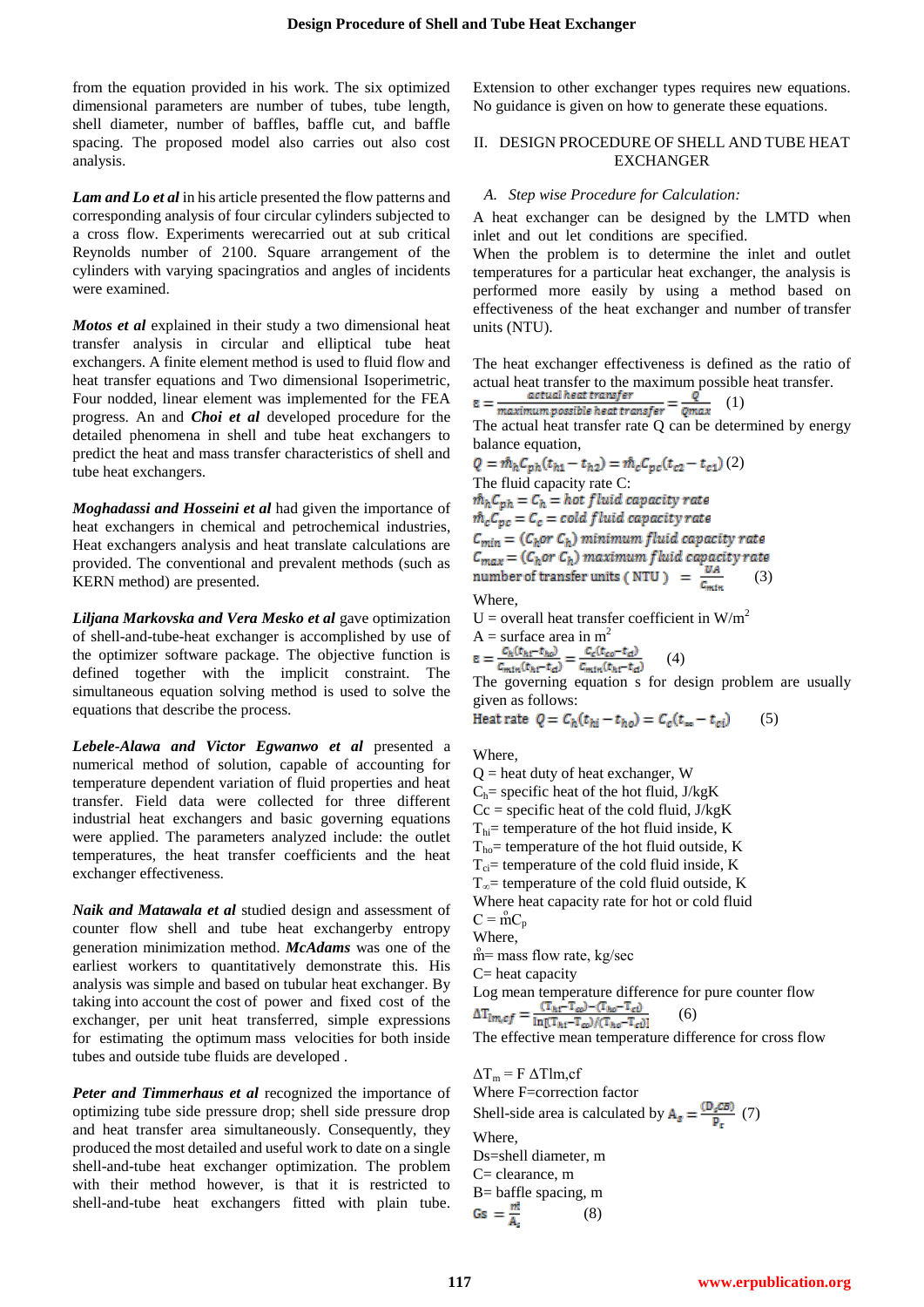Where,  $\mathring{m}$  mass flow rate of shell side, kg/s As= area of the shell,  $m^2$ 

$$
D_{\varepsilon} = 2 \cos \frac{4 \left( P_{\varepsilon}^2 - \frac{\left( \pi D_{\varepsilon}^2 \right)^2}{4} \right)}{\pi D_{\varepsilon}} \qquad (9)
$$

Where  $P_t$  =tube pitch, m Do= outer Diameter of the tube, m  $\text{Re}_s = \frac{\text{D}_s\text{G}_s}{\mu}$ (10) Where De= equivalent diameter, m  $\mu$  = dynamic viscosity, Ns/m<sup>2</sup>

# **Shell side Nusselt number is given by Kern**

Nu =  $0.36 \left[ \frac{D_a G_s}{\mu_h} \right]^{0.55} \left[ \frac{C_p \mu_b}{k} \right]^{0.33} \left[ \frac{\mu_b}{\mu_w} \right]^{0.14}$  (11) Where

k= thermal conductivity, W/mK  $\mu_w$  = dynamic viscosity of water fluid, Ns/m<sup>2</sup>  $\mu_b$  = shell fluid dynamic viscosity at average temperature,  $Ns/m^2$  $=$  mass velocity of shell side, kg/m<sup>2</sup>s

De= equivalent diameter of shell side, m

# **The shell-side heat transfer coefficient, ho, is then calculated as:**

$$
h_o = \frac{N_u k}{D_a} \tag{12}
$$

where ho= heat transfer coefficient,  $W/m^2k$  $k=$  thermal conductivity,  $W/mK$ 

**Tube-side heat transfer coefficient by:**<br> $A_t = \frac{(\pi d_t^4)}{4}$  (13) (13) Where Di= tube inner diameter, m<br>  $A_{tp} = \frac{N_t A_t}{no. of passes}$ Where Nt= number of tubes<br>  $G_t = \frac{m_t}{A_{\text{res}}}$  (14) (14)

Where  $G_t$  = mass velocity of tube, kg/m<sup>2</sup>s  $A_{tp}$  = heat transfer area based on tube surface, m<sup>2</sup><br>U<sub>t</sub> =  $\frac{G_f}{\rho}$  (15) (15) Where ρ= density of fluid at average temperature, kg/m<sup>3</sup><br>
Re<sub>t</sub> =  $\frac{u_t \rho d_t}{r}$  (16) (16)

Where di= inner diameter of tube, m

# **Using the Petukhov and kirillov correlation:**

$$
Nu = \frac{\left(\frac{I}{x}\right)RePr}{1.07 + 12.7\left(\frac{I}{x}\right)^{\frac{1}{2}}(Pr)^{\frac{2}{3}} - 1}\tag{17}
$$

Where f= friction factor of flow Re= Reynolds number Pr= prandtl number Where  $f = (1.58 \text{ln} \text{Re } -3.28)^{-2}$  (18)

**The tube-side heat transfer coefficient, hi, is then found as:**

(19)

**The shell-side pressure drop can be calculated from equations**

$$
\Delta P = \frac{f G_s^2 (N_b + 1) D_s}{2 \rho D_s \vec{\theta}_s} \tag{20}
$$

 $\Delta P$  pressure drop for shell side, Pa Nb= number of baffles  $\mathcal{O}_s$ = viscosity correction factor for shell side fluid  $Nb = L/B$  $f = \exp(0.576 - 0.19 \ln \text{Rs})$  (21)

**The tube-side pressure drop can be calculated from Equation:**

$$
\Delta P_t = (4f \frac{LN_p}{d_t} + 4N_b) \frac{\rho \mu_m^2}{2} \qquad (22)
$$

where Np= number of passes f= friction factor of tube side

*B. Step Wise Procedure for calculation:*

The following steps are adopted for the calculation of parameters of shell and tube heat exchanger

- 1. The outlet temperatures of shell and tube heat exchanger are computed by equations (4) and (5)
- 2. The log mean temperature difference to the shell and tube are computed using equations (6)
- 3. Reynolds numbers on shell side using the following equations (10) is calculated
- 4. Nusselt number on shell side using the equation (11) by using Macadam's correlation I computed.
- 5. Heat transfer coefficient on shell side using the equation (12) is calculated.
- 6. Pressure drop on shell side using the following equation (20) is calculated.
- 7. Tube side pressure drop by using equations (16), (18), (22) is calculated.

# III. RESULT AND DISCUSSION:

The analysis is compared with the equations mentioned and drawn in Figs (1-3)



**Fig. 1 Variation of Nu vs. Re**

Fig.1 shows the comparison between Nusselt number on tube side using Petukhov – kirrilov correlation in Kern method by well known Dittus - Boelter equation. As perthe above plot it was found that there is close agreement between two equations with a deviation of around 10 percent. Hence this equation in kern-method is used further to calculate the Nusselt number on tube side.